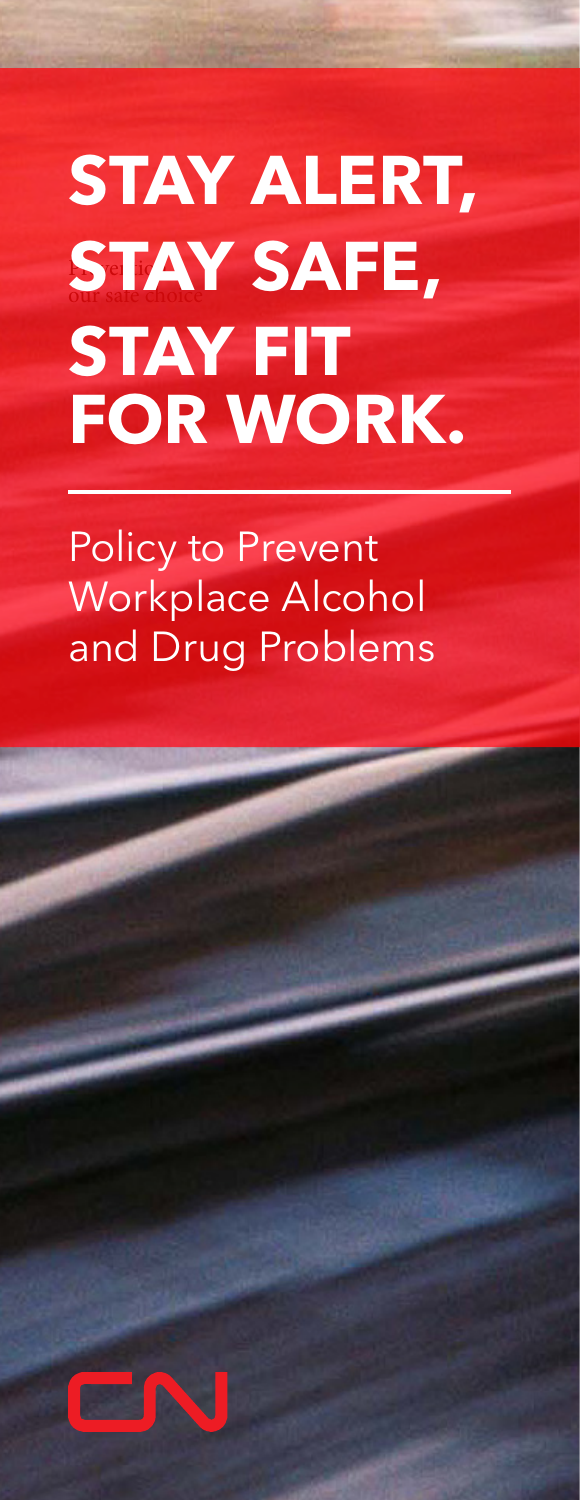### **Team,**

We owe it to ourselves and to our co-workers, as well as to our families, customers and the communities we serve to be able to perform professionally at all times, unimpaired by the effects and after-effects of alcohol or drugs.

CN's Policy to Prevent Workplace Alcohol and Drug Problems is a key element of our longstanding commitment to healthy and safety. The Policy applies to everyone working at CN, regardless of your position, your status or your work location, and to any substance, legal or illegal, that can cause impairment.

Impairment at work can have catastrophic consequences. It can lead to accidents and risk lives. That's why we have a zero-tolerance approach to impairment at work and why we take disciplinary action in the case of any employee who is impaired on the job due to alcohol or drug use.

It is also why we encourage employees who feel they may have a problem to seek help right away. They can get assistance with any alcohol or drug problem through our Employee and Family Assistance Program (EFAP) which is there to support employees and help them address their issues. This confidential program is designed to help before drug or alcohol use becomes a workplace or personal problem.

Please read this policy carefully and make sure you are familiar with it. Your supervisor or Human Resources representative can answer any questions you may have. And, if you need help or know someone who does, please contact the EFAP by calling 1-800-268-5211.

Thank you for doing your part in keeping our workplace alcohol and drug-free.

Stay alert, stay safe, stay fit for work.

**J.J. Ruest**

*President and Chief Executive Officer*

## **Introduction**

### **ABOUT THIS POLICY**

To prevent workplace alcohol and drug problems, CN has had a variety of programs and initiatives pertaining to alcohol and drug use by our employees. This policy consolidates these programs and clearly defines who is covered, and the standards and consequences of a violation of this policy.

### **THIS POLICY**

- **·** applies to all Canadian-based CN employees, as well as contractors, subsidiaries, tenants, and guests;
- **·** establishes and clearly describes the serious consequences of policy violations;
- **·** includes provisions for drug testing (not random);
- **·** clearly defines roles and responsibilities that make everyone accountable; and
- **·** requires employees who must have a valid driver's license or who operate railway equipment to report impaired driving charges, license suspensions, and/or convictions.

### **MORE INFORMATION**

If you have questions about any aspect of the policy or require additional copies of this policy or information about the EFAP, contact your Human Resources representative.

# **Policy**

Canadian National (CN) is committed to the health and safety of its employees, the public and the environment in order to become the safest railway in North America. As part of this commitment, CN, its employees and unions, share a responsibility to maintain a safe workplace, free from the negative effects of alcohol and other drugs. As such, CN has zero tolerance for impairment in the workplace.

Management, unions and employees are concerned with alcohol and other drug use because it can affect the health, safety, performance and conduct of employees on the job, and impose hardships on the employer, employee, co-workers and family. This policy is an important component of CN's overall safety program to minimize risk in all operations.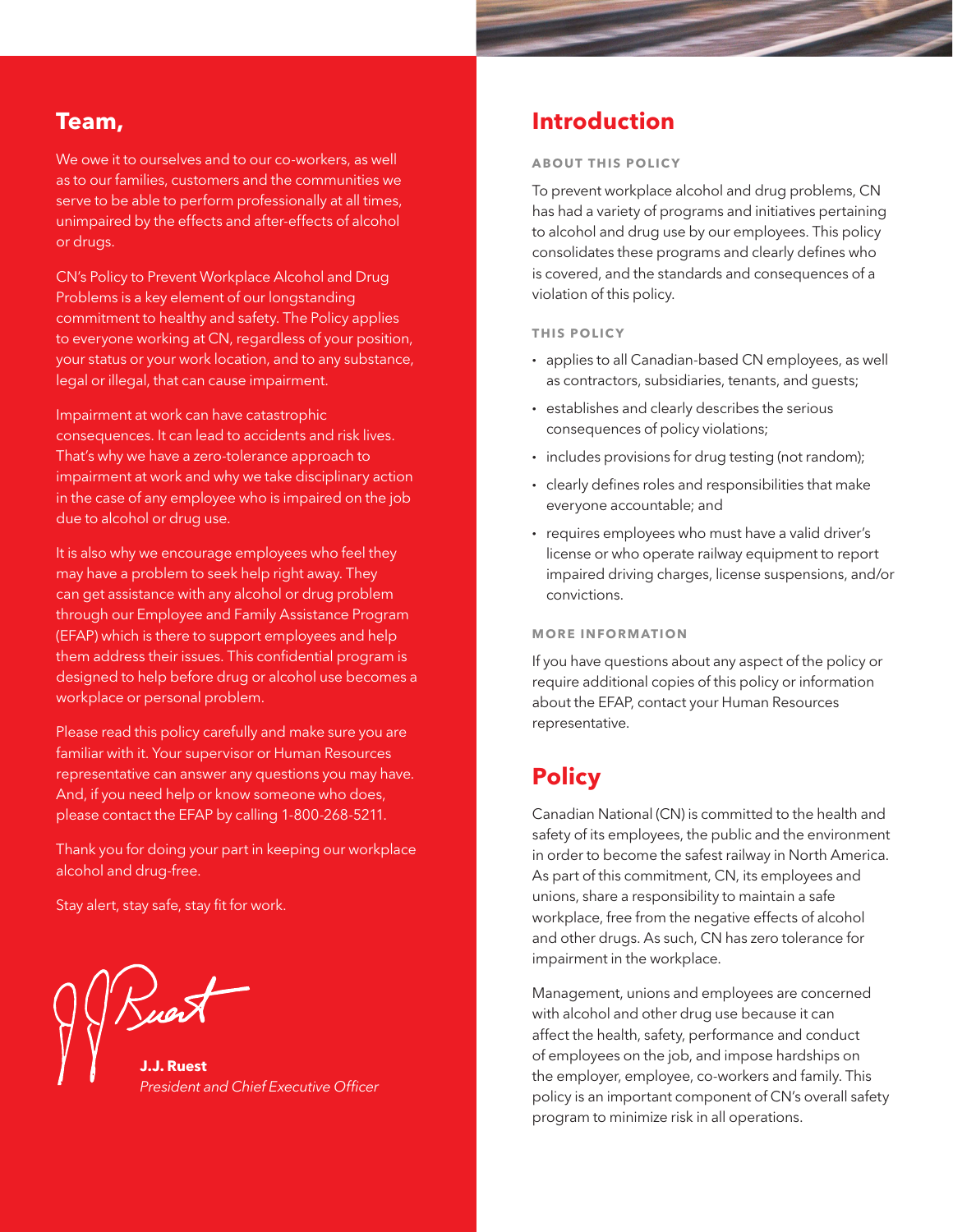### **Scope**

This policy applies to all employees of CN and its subsidiaries who are based in Canada. Those employees in safety sensitive positions are held to a higher standard and are subject to more serious consequences because of the direct impact that their positions have on safety.

In addition, Canadian-based employees who operate into the United States are subject to the rules and regulations governing cross-border operations. U.S.-based employees of CN are subject to the rules and regulations of that jurisdiction. Because company concern for safety extends to the operations of contractors and tenants, they are also expected to adhere to these standards, in whole or in part, as a condition of contract or lease.

# **Policy Statement**

All employees are required to report and remain fit for duty, free of the negative effects of alcohol, cannabis and other drugs. It is strictly prohibited to be on duty or to be in control of a CN vehicle or equipment while under the influence of alcohol or other drugs, including the after-effects of such use. Specifically, the use, possession, presence in the body, distribution or sale of illegal drugs while on duty (including during breaks), on or off company premises, in company vehicles and equipment, or while on company business is prohibited. Possession, distribution, or sale of alcoholic beverages or cannabis and the consumption of any form of alcohol or cannabis is prohibited while on duty (including during breaks), on or off company premises, in company vehicles and equipment, or while on company business.

Employees are expected to use over-the-counter, prescription or medically-authorized drugs responsibly. All employees, in particular those in safety-sensitive positions or who can be in control of CN vehicles or equipment, are responsible for investigating whether the medication will cause impairment. Employees must check with their own physician or pharmacist regarding the use of opiates, medically authorized cannabis, or **any other impairing medications,** and report any concerns to CN's Occupational Health Services and abide by their recommendations to ensure safety.

### **Prevention and Assistance**

Personal problems affecting an employee's performance, health or safety can often be overcome with education, counseling or treatment. CN is committed to helping any employee who may have a problem related to alcohol or any other drug. However, the employee must be willing to address the problem before it has an impact on performance or safety. Seeking assistance is the preferred method of dealing with these problems. In these cases, the employee's employment or advancement opportunities will not be affected, provided approved rehabilitation is undertaken and results in satisfactory control of the problem.

Employees should encourage co-workers who may have a current or emerging alcohol or drug problem to contact the Employee and Family Assistance Program (EFAP), where assistance will be provided in line with the company's EFAP policy. Using the services provided by the EFAP does not eliminate the requirement to meet performance expectations. In addition to the educational program outlined in the EFAP policy, CN provides educational and awareness programs for employees concerning this policy and its application.

# **Available Means to Assess and Monitor Policy Compliance**

**1 SUPERVISORY MANAGEMENT OF PERFORMANCE**

Supervisors will be trained as to their responsibilities in administering this policy.

**2 MEDICAL ASSESSMENTS OF FITNESS FOR DUTY**

Employees who work in or transfer into safety-sensitive or safety-critical positions are required to undergo pre-placement and/or periodic medical assessments that evaluate the impact, if any, of medical conditions on fitness for work. As part of these assessments, health conditions such as substance abuse disorders and/ or the use of impairing medication can be identified, assessed and monitored through medical assessment and biological testing (including drug testing). Where an employee in a safety sensitive or safety critical position is diagnosed as having a substance use disorder, medical monitoring, including drug and alcohol testing, may be required to ensure on going fitness for duty in this position.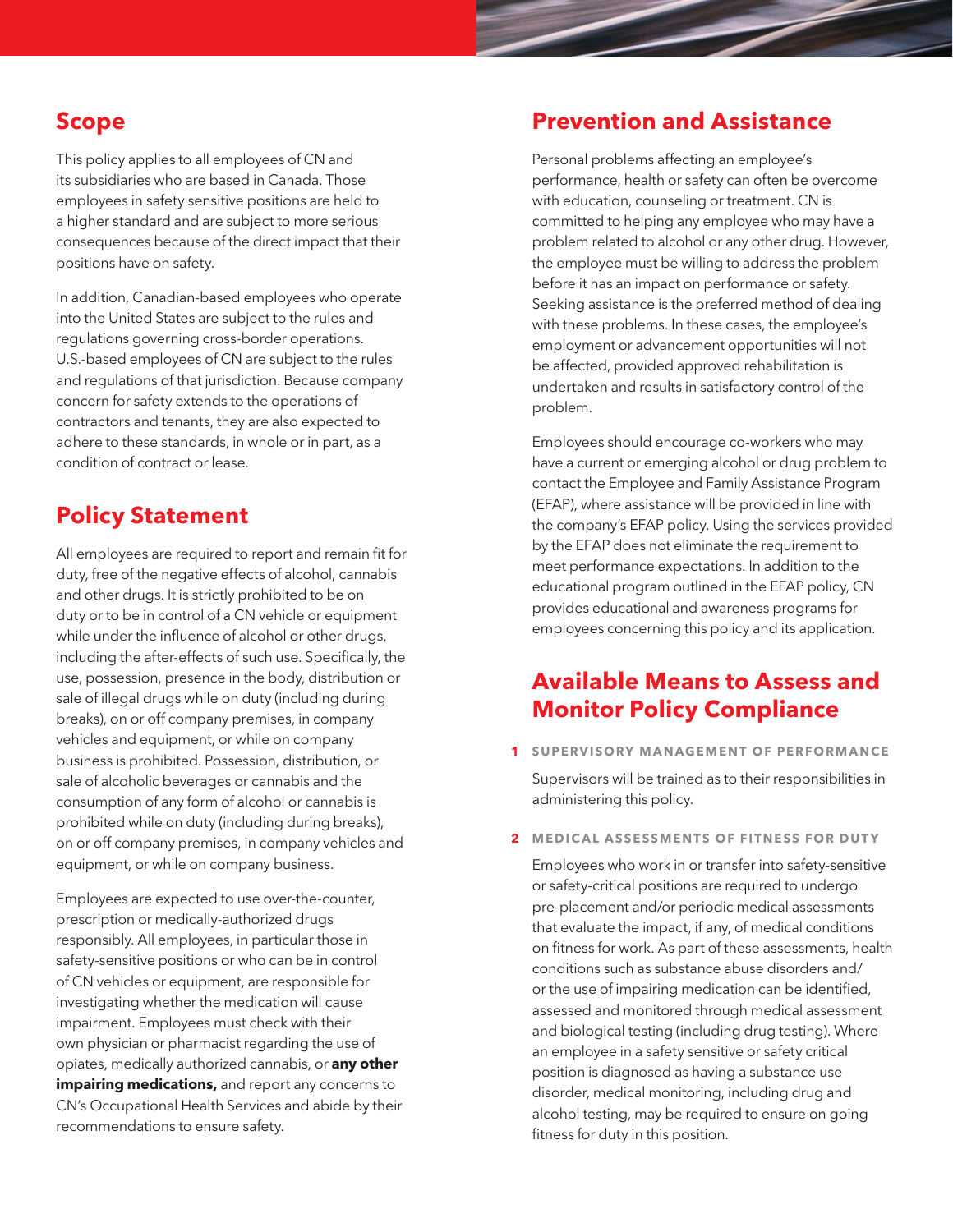#### **3 RE A SON A BLE C AUSE A ND POST ACCIDENT TESTING**

Biological testing for the presence of drugs in urine and oral fluids or alcohol in the breath is conducted where reasonable cause exists to suspect alcohol or drug use or possession in violation of this policy, including after an accident or incident. Post-accident testing is done after any significant accident or incident where an experienced operating officer, upon consideration of the circumstances, determines that the cause may involve, or is likely to involve a rule violation and/or employee judgment. In cases of reasonable cause or post-accident testing, any employee whose breath alcohol concentration is over 0.04, and/or who tests positive for legal or illegal drugs (without medical justification) in oral fluids, and/or where impairment is demonstrated, will be considered to be in violation of this policy.

### **4 EMPLOYMENT CONTRACTS**

Employees may be monitored on the compliance of this policy, including testing for drugs and alcohol, as part of their employment contract. This would be established as a condition of continuing employment or reinstatement after dismissal.

### **5 SEARCHES**

CN reserves the right to conduct unannounced searches for alcohol or drugs where there are reasonable grounds to believe they are present on premises, in vehicles and/or equipment owned, leased, or otherwise controlled by CN.

### **6 IMPAIRED DRIVING CHARGE OR CONVICTION**

Employees who require a valid driver's license in the performance of their duties or who operate railway equipment and where driving privileges are lost or suspended due to impaired driving while not on duty, nor in a CN vehicle, nor on CN premises, must immediately report such loss to their supervisor. A medical assessment will then determine whether the employee suffers from a substance use disorder.

### **7 RULE G AND RULE G BY-PASS**

This policy supplements, but does not modify the General Safety Rule 1.1, Canadian Rail Operating Rules (C.R.O.R.) Rule G and the Union/Management Agreement on The Control of Drug and/or Alcohol Abuse. (Rule G By-Pass). Nothing in this policy reduces the requirements of Rule G or changes the provisions of the Rule G By-Pass agreement.

#### **HOSTING**

To demonstrate CN's commitment to a safe, healthy workplace free of the negative effects of alcohol or other drug use, the company supports and provides guidance for responsible hosting practices, including designated driver programs.

### **VIOLATIONS**

Violation by an employee will result in corrective action up to and including dismissal. Violation by contractors or tenants will be considered a breach of their contract or lease. Refusal to complete the testing process set out under this policy is considered a policy violation.

### **Authority**

The Executive Vice-President & Chief Operating Officer and the Vice-President, Human Resources, in consultation with other Vice-Presidents and Divisional Heads, are jointly responsible to develop and implement information, education, testing and followup required under this policy.